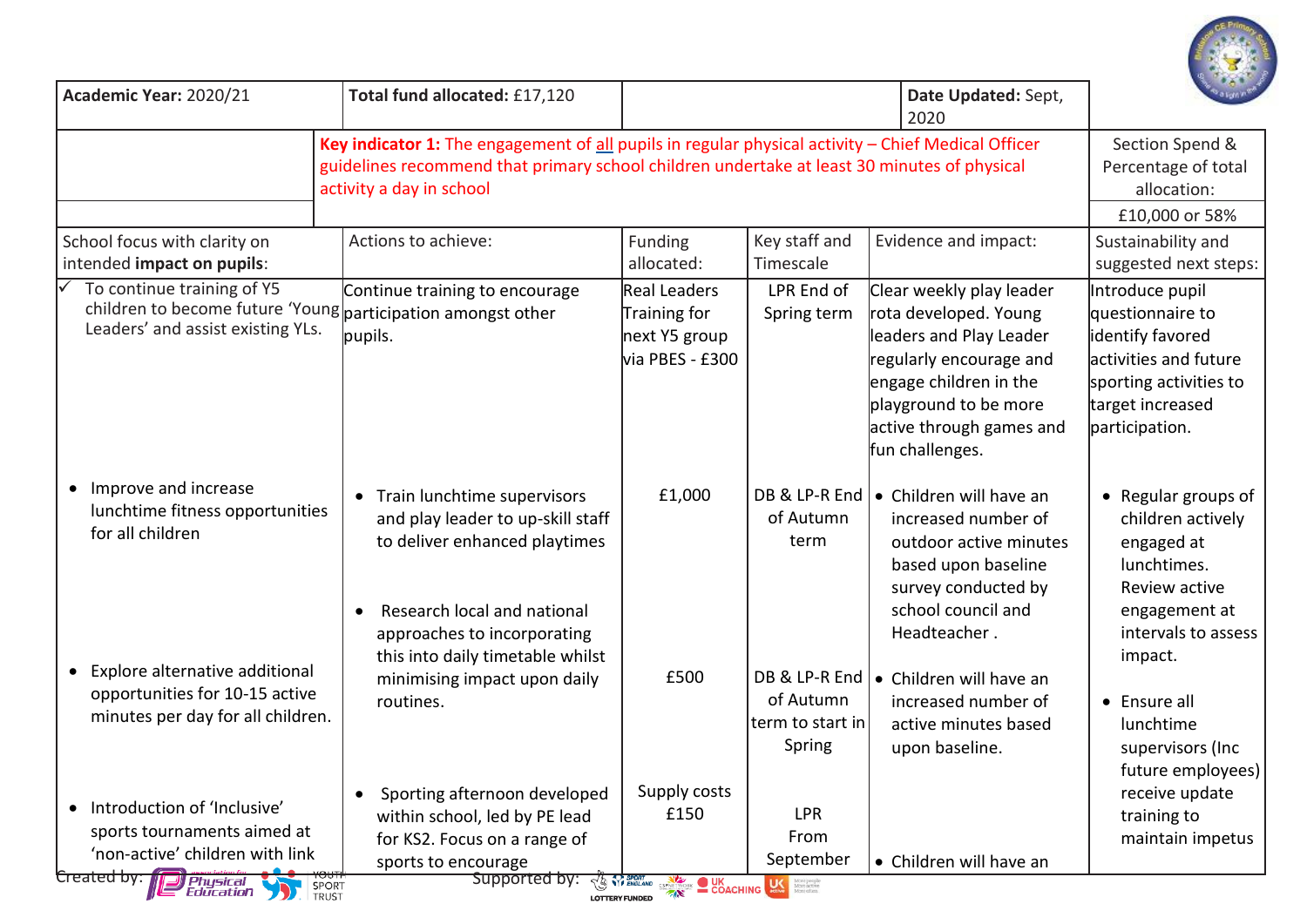| school (Bridstow).                                                                                                                                                                                                                                                                        | participation.                                                                                                                                                    |                       |                                                            | increased participation in<br>a range of sporting<br>activities. Boost<br>confidence to go to other<br>sporting competitions. | Part of ongoing<br>$\bullet$<br>daily routine.                                                            |
|-------------------------------------------------------------------------------------------------------------------------------------------------------------------------------------------------------------------------------------------------------------------------------------------|-------------------------------------------------------------------------------------------------------------------------------------------------------------------|-----------------------|------------------------------------------------------------|-------------------------------------------------------------------------------------------------------------------------------|-----------------------------------------------------------------------------------------------------------|
|                                                                                                                                                                                                                                                                                           | Key indicator 2: The profile of PE and sport being raised across the school as a tool for whole school<br>improvement                                             |                       |                                                            |                                                                                                                               | Section Spend &<br>Percentage of<br>total allocation:<br>£0 or 0%                                         |
| School focus with clarity on<br>intended impact on pupils:                                                                                                                                                                                                                                | Actions to achieve:                                                                                                                                               | Funding<br>allocated: | Key staff and<br>Timescale                                 | Evidence and impact:                                                                                                          | Sustainability and<br>suggested next<br>steps:                                                            |
| Continue with Celebration<br>$\bullet$<br>assembly every week.<br>Include a focus upon<br>sporting and physical<br>achievement to ensure<br>whole school is aware of the<br>importance of PE and Sport<br>and to encourage all pupils<br>to aspire to being involved<br>in the assembles. | • Celebration Assemblies to<br>regularly include:<br>o Reports on Ross Cluster<br><b>Sports Events</b><br>Consider KS1 active lifestyle<br>$\circ$<br>incentives? | £0                    | $DB - Part of all \, \bullet$<br>Celebration<br>Assemblies | Parents attend 4-6<br>assemblies per year and<br>realise raised profile of PE<br>and active lifestyle.                        | • This focus in<br>Celebration<br>Assemblies<br>continues even<br>when Sports<br>Premium funding<br>ends. |
| Display achievements from<br>tournaments/sporting<br>activities in school (display<br>at back of hall). Include                                                                                                                                                                           | Encourage children to<br>participate by seeing and raise<br>awareness of sporting activities.                                                                     | E0                    | LPR - Ongoing                                              |                                                                                                                               |                                                                                                           |
| YOUTH<br>Created by: <b>Physical</b><br>Education<br><b>A SPORT CONCRETE DUK</b><br>COACHING SERVICES COACHING SERVICES CORPORATION OF THE COACHING SERVICE SERVICES<br>Supported by:<br>SPORT<br>TRUST                                                                                   |                                                                                                                                                                   |                       |                                                            |                                                                                                                               |                                                                                                           |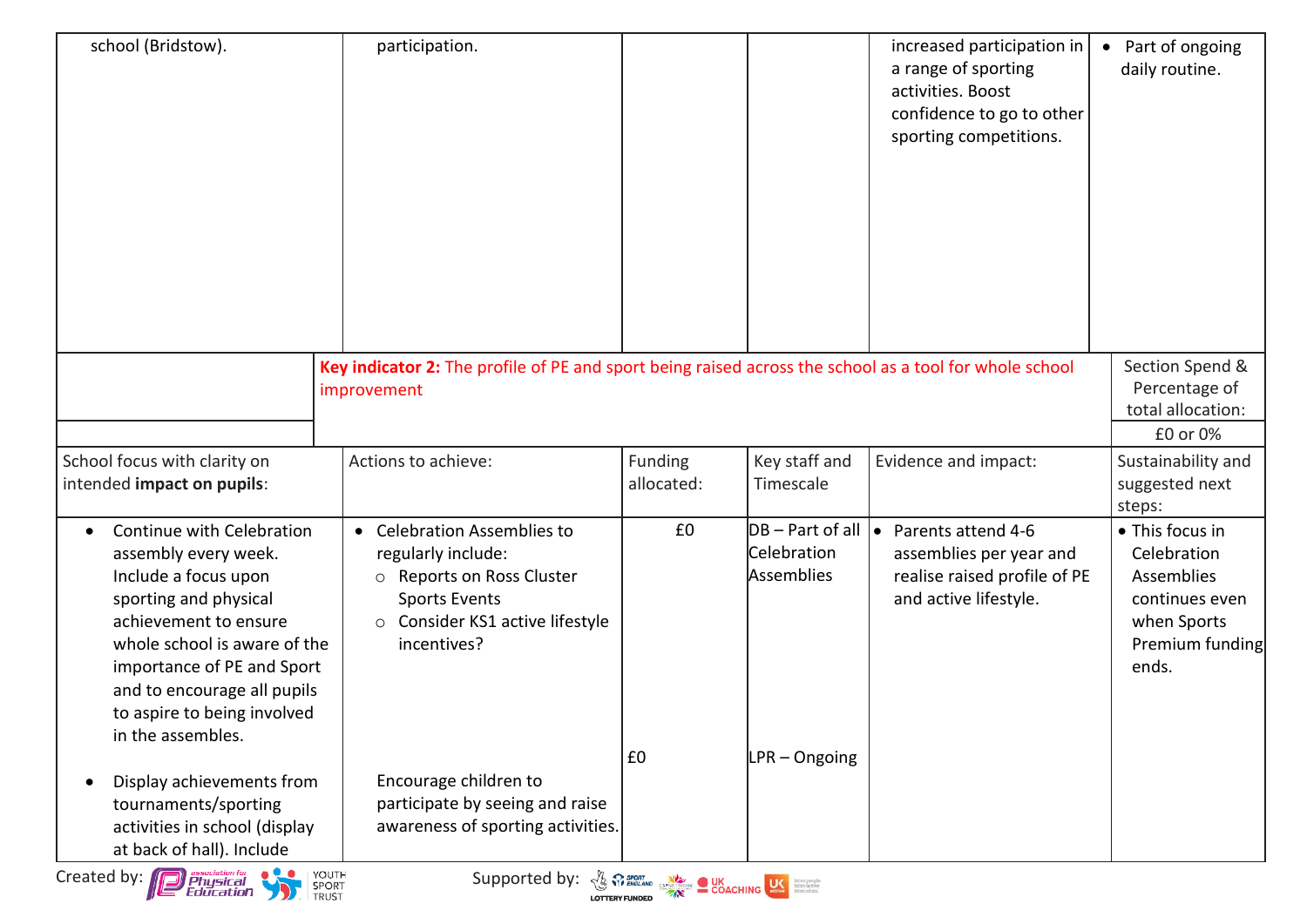| fixtures, pictures of children<br>playing sports and<br>achievements.                                                                                                                                                                        |                                       |                |  |
|----------------------------------------------------------------------------------------------------------------------------------------------------------------------------------------------------------------------------------------------|---------------------------------------|----------------|--|
| • KS1 and 2 to attend sporting<br>events at local High School,<br>primary schools and local<br>clubs (quicksticks, dance,<br>gymnastics, football, netball,<br>rounders, multiskills, tennis,<br>sportshall athletics, cricket<br>and rugby) | Entry to KS2<br>competitions-<br>£300 | LP-R - Ongoing |  |



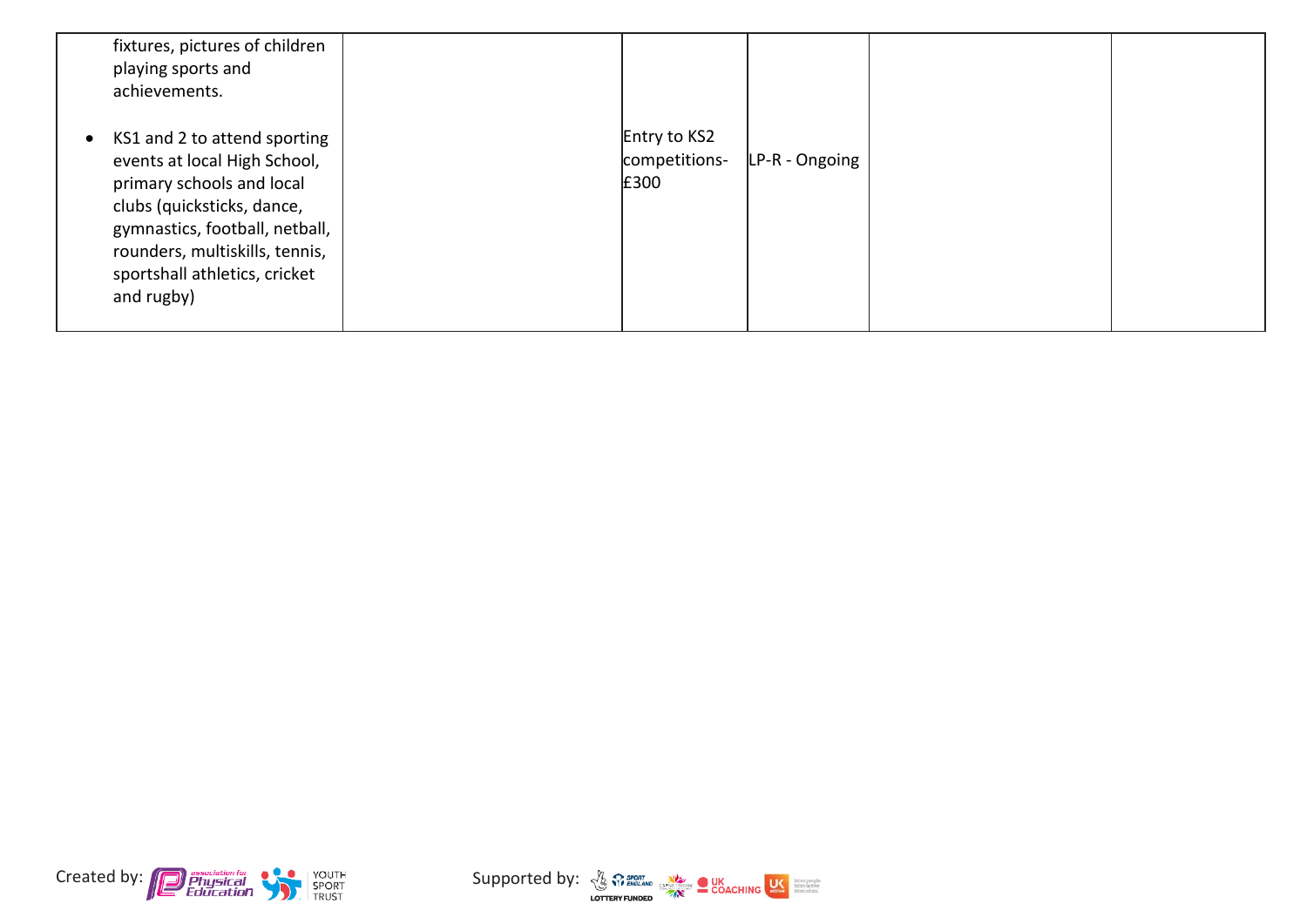| School focus with clarity on intended<br>impact on pupils:                                                                            | Key indicator 3: Increased confidence, knowledge and skills of all staff in teaching PE and sport<br>Actions to achieve:                                                                                                                                                                                                                                                               | Funding<br>allocated: | Key staff and<br>Timescale        | Evidence and impact:                                                                                                                                                                                                                                                                 | Percentage of total<br>allocation:<br>£7,900 or 46%<br>Sustainability and<br>suggested                                                                                                                                        |
|---------------------------------------------------------------------------------------------------------------------------------------|----------------------------------------------------------------------------------------------------------------------------------------------------------------------------------------------------------------------------------------------------------------------------------------------------------------------------------------------------------------------------------------|-----------------------|-----------------------------------|--------------------------------------------------------------------------------------------------------------------------------------------------------------------------------------------------------------------------------------------------------------------------------------|-------------------------------------------------------------------------------------------------------------------------------------------------------------------------------------------------------------------------------|
| • To improve progress, engagement<br>and achievement of all pupils in PE<br>and an active, healthy life-style.                        | • Focus upon targeted staff<br>(teachers/TAs) CPD (accredited<br>afPE courses) in the key areas<br>of:<br>o Dance - Level 3 Qualification<br>o Alternative Sports - Level 3 or<br>greater qualification<br>• Release time/supply to attend<br>training and to plan and deliver<br>dissemination training to all<br>staff.<br>• Assign Staff Meeting time for<br>dissemination training | £2,500                | DB/LP-R By<br>end of 2020-<br>21  | • Improved subject<br>knowledge and skills<br>leading to improvements in<br>quality of teaching and<br>learning in PE and sport.<br>• Increased staff confidence<br>to lead dance, gymnastics<br>and alternative sports.<br>• Subject leader confident to<br>lead on sustainability. | next steps:<br>• Existing staff are<br>up skilled, going<br>forward, to<br>deliver high<br>quality sport<br>and PE<br>provision after<br>funding has<br>finished.<br>THIS IS A COST<br>THAT WILL BE<br><b>SHARED WITH BPS</b> |
| • Staff to develop their knowledge<br>and understanding in deliver high<br>quality PE in order to raise<br>outcomes for all children. | • Employ weekly sport coach to<br>work alongside teaching staff to<br>support and lead on the delivery<br>of high quality PE as part of<br>ongoing staff CPD programme.                                                                                                                                                                                                                | £5,400                | From<br>September<br>2020 onwards | • School staff report<br>increased confidence<br>(based upon self<br>assessment matrix) in the<br>delivery of high quality PE<br>and sport. All lessons are at<br>least good or better during<br>learning walks.                                                                     | School staff<br>will be up<br>skilled<br>enough to<br>deliver high<br>quality PE<br>when<br>coaching<br>finishes.                                                                                                             |

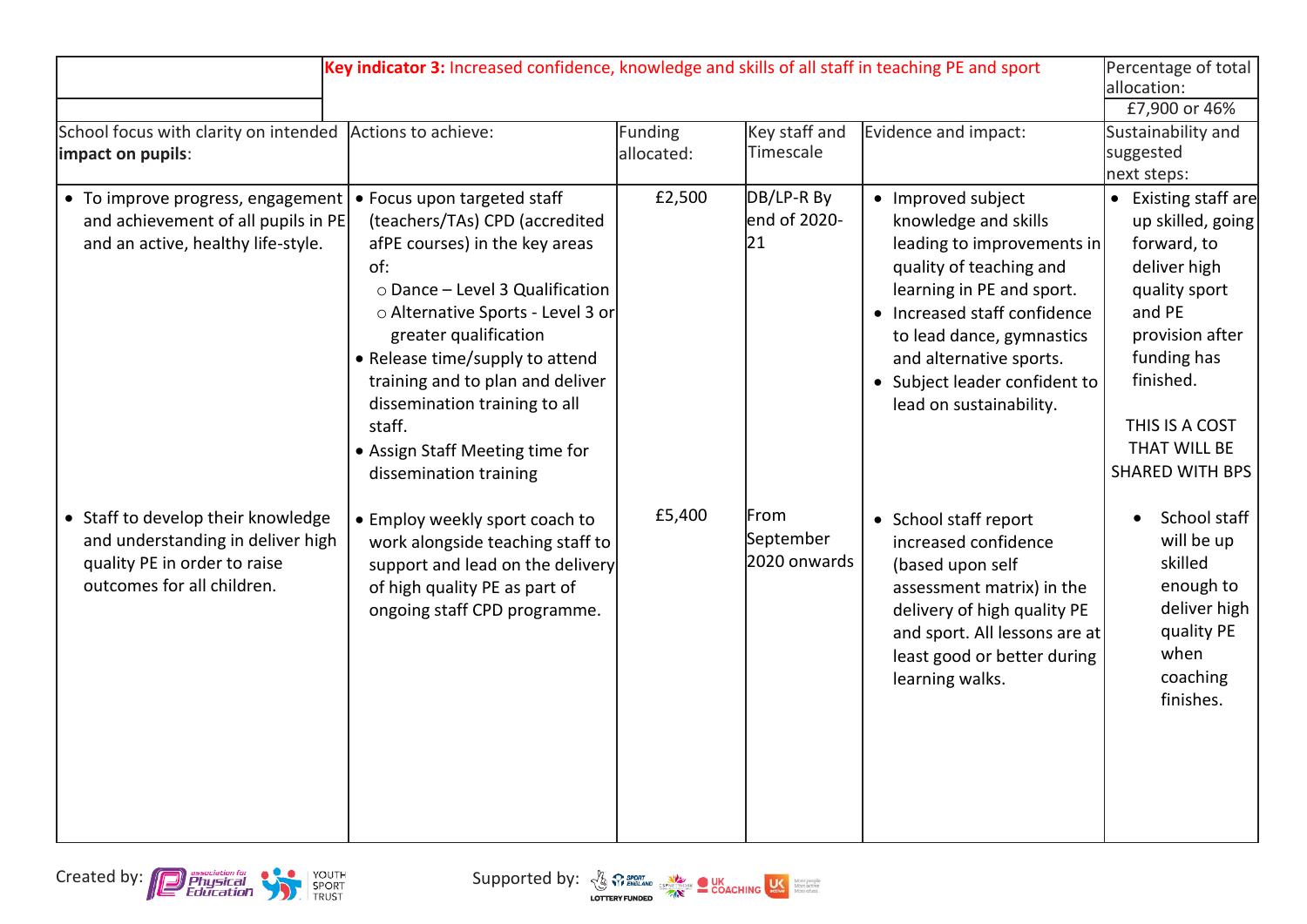| Key indicator 4: Broader experience of a range of sports and activities offered to all pupils                                                  |                                                                                                                                                                                                                                                                                                                                                                                                                                            |                       |                                       |                                                                                                                                                                                                         | Percentage of total<br>lallocation:<br>£1,000 or 6%                                     |
|------------------------------------------------------------------------------------------------------------------------------------------------|--------------------------------------------------------------------------------------------------------------------------------------------------------------------------------------------------------------------------------------------------------------------------------------------------------------------------------------------------------------------------------------------------------------------------------------------|-----------------------|---------------------------------------|---------------------------------------------------------------------------------------------------------------------------------------------------------------------------------------------------------|-----------------------------------------------------------------------------------------|
| School focus with clarity on intended<br>limpact on pupils:                                                                                    | Actions to achieve:                                                                                                                                                                                                                                                                                                                                                                                                                        | Funding<br>allocated: | Key staff and<br>Timescale            | Evidence and impact:                                                                                                                                                                                    | Sustainability and<br>suggested<br>next steps:                                          |
| • Increase active participation in<br>curricular and extra-curricular<br>sports clubs through offering a<br>wider range of alternative sports. | Staff development and<br>$\bullet$<br>training in alternative sports<br>and activities to broaden<br>active a participation.<br>Bring in coaches of a wider<br>sport provision for extra<br>curricular provision to<br>increase and broaden uptake.<br>Offer one-off alternative<br>sports days to spark<br>participation in active<br>lifestyles.<br>Purchase additional sports<br>equipment to support<br>delivery of alternative sports | £1,000                | $DB/LP-R - by$<br>lend of 2020-<br>21 | • Increased club participation<br>in extra curricular<br>provision.<br>• More children, that<br>previously did not take part<br>in extra curricular sport,<br>take part - based upon<br>club registers. | • Build club costs<br>into budget or<br>ask children to<br>contribute<br>towards costs. |
| • Replace and replenish existing<br>equipment                                                                                                  | Increase further sports and<br>$\bullet$<br>PE attendance of non-active<br>children in KS2 to 100%.                                                                                                                                                                                                                                                                                                                                        | £500                  | LP-R                                  | • To have a greater variety of<br>balance, skills and fitness<br>equipment available to all<br>children.                                                                                                |                                                                                         |